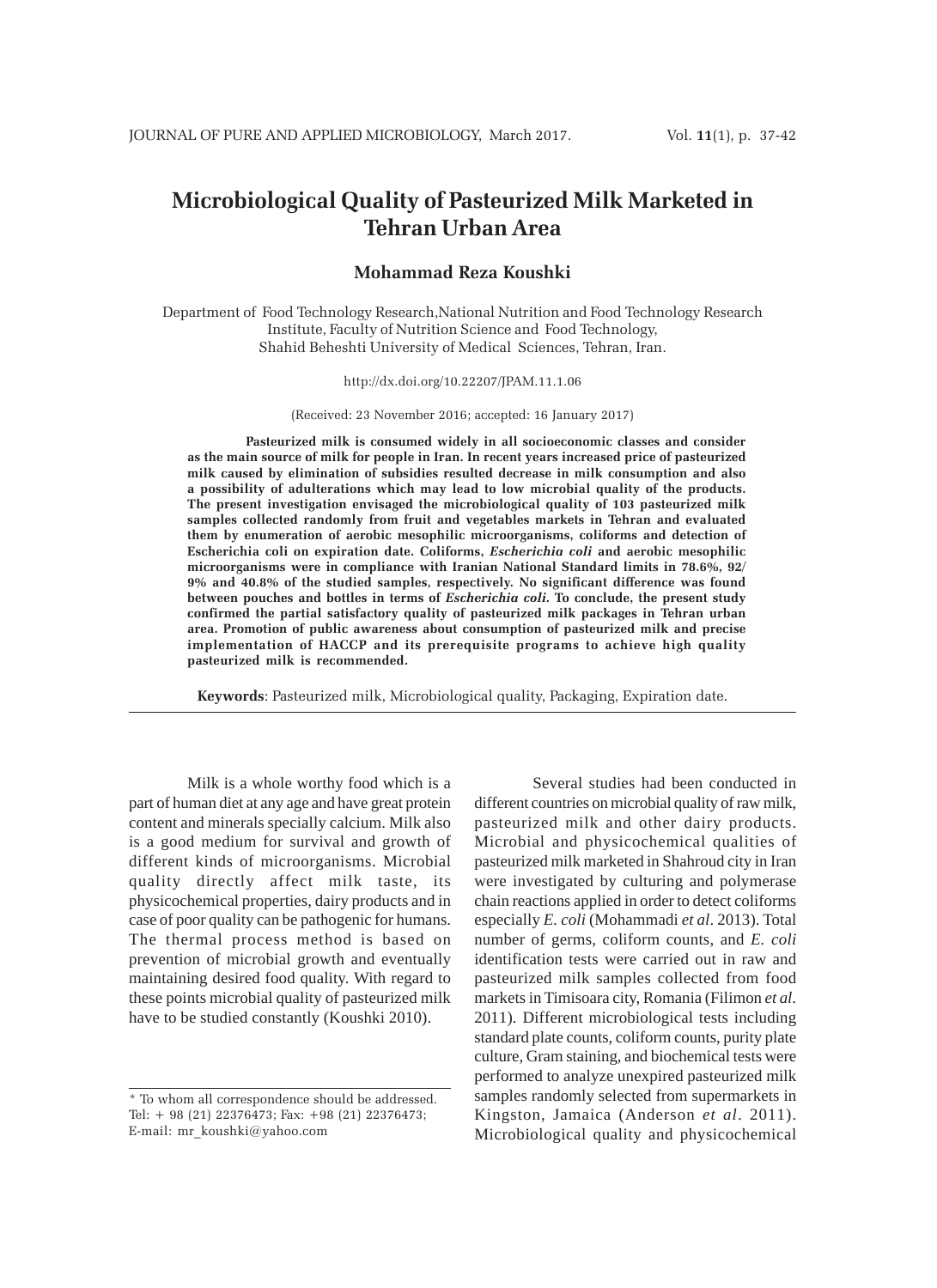properties of raw and pasteurized grade A milk were evaluated. Total and fecal coliforms counts of the pasteurized milk samples were above the legal standards in RS, Brazil (Da Silva *et al*. 2010). Also a study in Senegal showed that pasteurized milk samples, raw milk samples, and sour milk samples were not compliant with official standards (Breurec *et al*. 2010). Several samples of milk and other dairy products (including 100 milk samples, 47 doogh (fermented milk) samples, and 33 yogurt samples) were tested in terms of coliform counts, *Escherichia coli* (*E. coli*) counts, *Staphylococcus aureus* counts, and yeast and mold counts and the results were compared with Iran's national standards (Nikoozadeh *et al*. 2011). The effect of storage temperature on microbiological stability of homogenized whole pasteurized milk (75°C for 15 s) packaged in high density polyethylene (HDPE) and low density polyethylene (LDPE) pouch were evaluated through mesophilic and psychrotrophic counts (Petrus *et al*. 2010). Also microbiological quality of pasteurized milk marketed in West of Tehran city were evaluated (Koushki *et al*. 2016).

Tehran province, with an annual production of 840 thousand tons of milk ranks first in milk production in Iran (Ghafari 2011). Of about 8.5 million tons annual milk production in Iran, a portion of 25% to 30% is allocated to pasteurization and sterilization (Koushki 2010). On the other hand, increased price of pasteurized milk and dairy products caused by elimination of governmental subsidies resulted decrease in milk consumption and also a possibility of adulterations which may lead to low quality and microbial instability of the products.

The aim of the present study was to evaluate microbial quality of pasteurized milk (pouches and bottles) randomly selected from different fruit and vegetables markets in Tehran urban area on their expiration date. The tests' results then compared with Iranian National Standard levels and their compliance were analyzed statistically.

# **MATERIALS AND METHODS**

A number of 103 pasteurized milk samples collected randomly from several fruit and vegetables markets in five different regions north,

J PURE APPL MICROBIO*,* **11**(1), MARCH 2017.

south, east, west and downtown of Tehran the capital of Iran in winter 2013 and spring 2014. The collected samples which had two kinds of packaging (pouches and bottles) brought to the lab at 4°C and held at this temperature in proper condition until the expiration date which microbial tests accomplished. Samples were in 13 different brands in total. The samples then analyzed in terms of microbial quality according to Iranian National Standard No. 2406 ( ISIRI, 2008). All the samples were evaluated for total microbial count (TMC) using plate count skim milk agar (PCA), total coliforms using violet red bile lactose agar (VRBL) and *E. coli* using Lauryl sulfate tryptose broth (LS), EC broth and Tryptone water with regard to Iranian National Standard No. 5484 ( ISIRI, 2000), No. 5486 ( ISIRI, 2000), and No. 2946 ( ISIRI, 1999) respectively.

Each sample were completely shaken and then distributed accurately into test tubes providing serial dilutions for total microbial count and total coliforms tests. The amount of 1 mL of each dilution transferred into separate petri dishes and mixed with proper amount of VRBL or PCA in accordance with pour plate method. Then PCA and VRBL plates incubated at 30°C for 72 h and 24 h, respectively. Presumptive colonies detected on VRBL plates were confirmed using brilliant green bile broth (Iranian National Standard No. 5484, ISIRI, 2000 and No. 5486, ISIRI, 2000).

In order to detect *E. coli* in samples, 1 mL of each prepared sample were added into test tubes containing sterile LS medium and incubated at 37°C for 48 h. In case of presence of turbidity and gas bubbles LS medium inoculated into EC broth and turbidity and gas bubbles were checked after incubation at 44°C for 24h. Positive results then followed by inoculation in Tryptone water cultures and indole positive ones confirmed the presence of *E. coli* (ISIRI, 1999).

Quantitative variables were reported as means, standard deviations, minimum, and maximum, while qualitative variables reported in counts and percent. Statistical tests applied in this study were Kruskal-Wallis for distribution of three groups and Mann-Whitney U test for comparing two groups. To investigate the relationship in qualitative variables and also in quantitative ones Pearson's chi-squared test and determination of correlation coefficient were used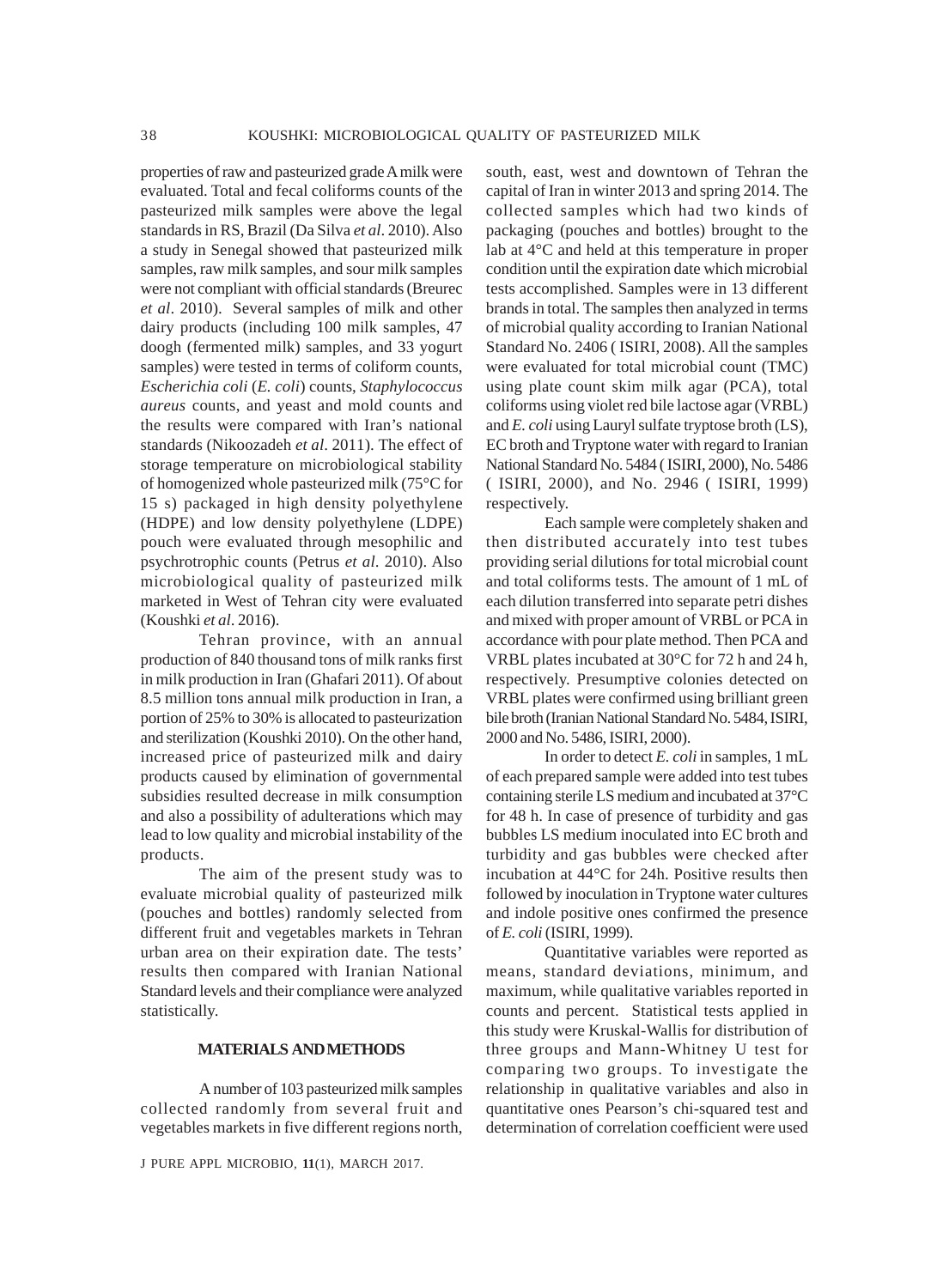respectively. The significance level was  $\pm$ =0.05 in this study and all the statistical analyses were performed in SPSS (version 17.0).

## **RESULTS**

Microbial quality of 103 milk samples in 13 different brands collected from fruit and vegetables markets in Tehran urban area were studied. Of 103 samples collected, 65% (67 samples) were packed in pouches and the rest 35% (36 samples) in bottles. Regarding fat content 47.6% (49 samples), 18.4% (19 samples), and 34% (35 samples) were low fat (1.5% or lower), reduced fat (2%) and whole fat (3% or greater) respectively. In case of shelf life 18.4% (19 samples), 52.4% (54 samples), and 29.1% (30 samples) had shelf life of 4, 5 and 6 days respectively.

In this study 103 milk samples were evaluated which indicate the *E. coli,* coliform counts and total microbial counts 7.8, 21.4 and 59.2 of the samples respectively were noncompliant according to Iranian National Standards (Table 1).

Table 2 indicate that although mean of coliform counts  $(9.8 \times 10^6)$  was higher than standard levels, most of the analyzed samples met Iranian National Standard levels (at least 75%) of the samples contained no coliform, in other way only few sample had higher coliform counts. And although mean of TMC was higher than Standard limit, third quartile showed higher TMC.

As shown in Table 3 most of samples were not contaminated with *E. coli* and no statistically significant relationship (p=0.710) observed between type of packaging and contamination with *E. coli.* Distribution of total microbial counts between pouches and bottles was not significant statistically (p=0.981). Similarly there was no significant relationship between coliform counts and type of packaging (p=0.540).

**Table 1.** Percentages of compliant and noncompliant pasteurized milk samples regarding microbiological parameters of Iranian National Standard ( ISIRI, 2008 )

|                        | Compliant | Noncompliant |
|------------------------|-----------|--------------|
| Coliform counts        | 78.6 (81) | 21.4(22)     |
| E coli                 | 92.2 (95) | 7.8(8)       |
| Total microbial counts | 40.8(42)  | 59.2 (61)    |

\*The total number of milk samples analyzed were 103. Within parentheses are number of samples.

|  |  |  | <b>Table 2.</b> Distribution factors of total microbial counts and coliform counts (CFU/mL) |  |
|--|--|--|---------------------------------------------------------------------------------------------|--|
|--|--|--|---------------------------------------------------------------------------------------------|--|

|                                           | Mean | Standard<br>deviation                                                      | Minimum | First<br>quartile | Median                                                                  | Third<br>quartile | Maximum           |
|-------------------------------------------|------|----------------------------------------------------------------------------|---------|-------------------|-------------------------------------------------------------------------|-------------------|-------------------|
| Total microbial counts<br>Coliform counts |      | $6.2 \times 10^7$ $2.1 \times 10^8$<br>$9.8 \times 10^6$ 7.5 $\times 10^7$ | -50     |                   | $9.8 \times 10^3$ $3.1 \times 10^5$ $1.7 \times 10^7$ $1.8 \times 10^9$ |                   | $7.4 \times 10^8$ |

**Table 3.** Percentages of pasteurized milk microbial contamination have been marketed in fruit and vegetable markets in Tehran according to type of packaging

| Type of       | Total microbial counts |              | Coliform counts |              | E. coli   |              |
|---------------|------------------------|--------------|-----------------|--------------|-----------|--------------|
| packaging     | Compliant              | Noncompliant | Compliant       | Noncompliant | Compliant | Noncompliant |
| Pouch         | 48.1 (28)              | 58.2 (39)    | 76.1 (51)       | 23.9(16)     | 91 (61)   | 9(6)         |
| <b>Bottle</b> | 38.9(14)               | 61.1(22)     | 83.1 (30)       | 16.7(6)      | 94.4 (34) | 5.6(2)       |
| Total         | 40.8(42)               | 59.2 (61)    | 78.6 (81)       | 21.4 (22)    | 92.2 (95) | 7.8(8)       |

\*The total number of milk samples analyzed were 103. Within parentheses are number of samples.

J PURE APPL MICROBIO*,* **11**(1), MARCH 2017.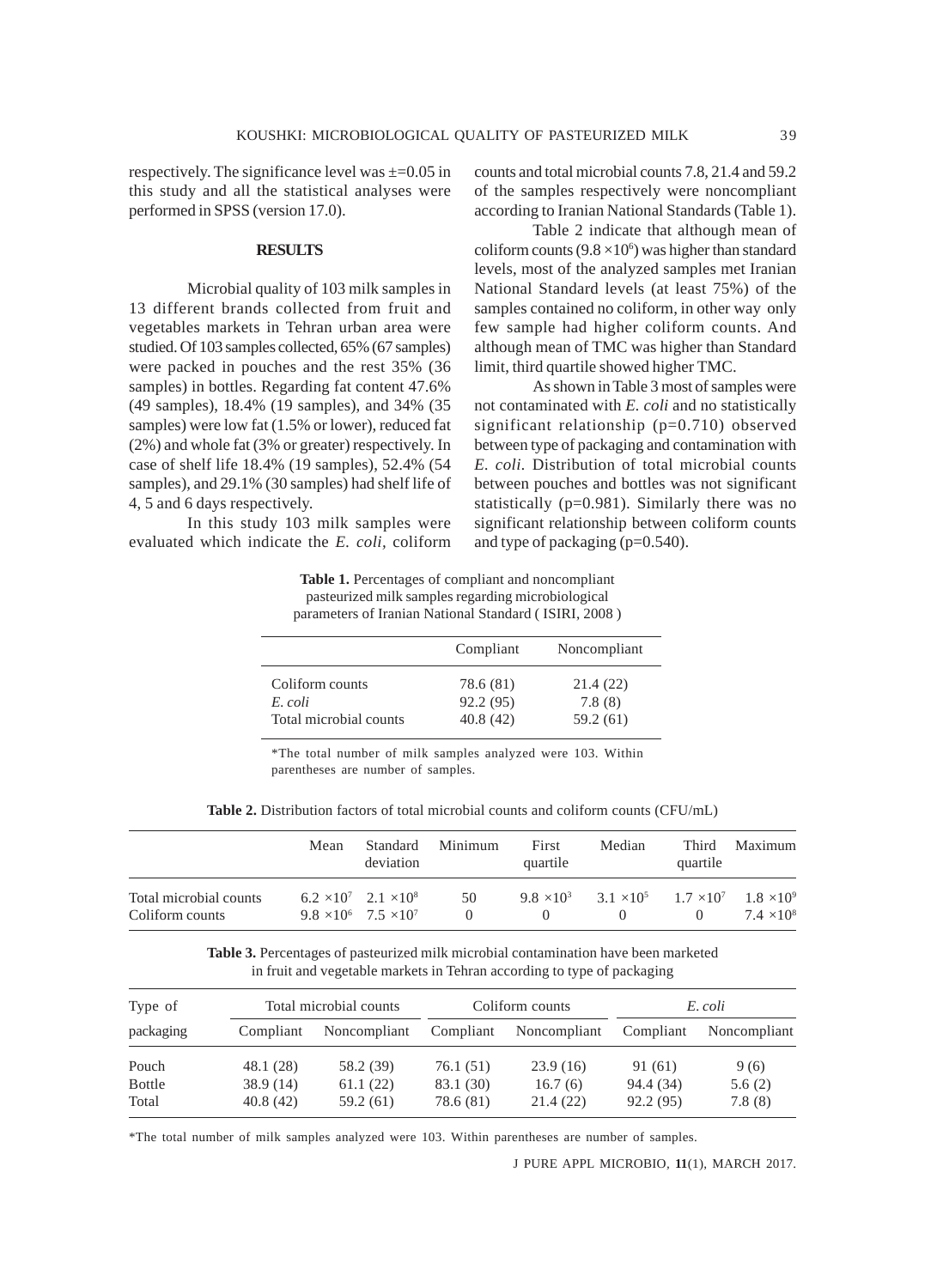| E. coli              |                      | Shelf life (days)   |                     |  |  |
|----------------------|----------------------|---------------------|---------------------|--|--|
| contamination        |                      |                     | h                   |  |  |
| Positive<br>Negative | 15.8(3)<br>84.2 (16) | 5.6(3)<br>94.4 (51) | 6.7(2)<br>93.3 (28) |  |  |

**Table 4.** Percentages of pasteurized milk samples contaminated with *E.coli* regarding shelf life (days)

\*The total number of milk samples analyzed were 103. Within parentheses are number of samples.

Results indicated that there was no statistically significant difference between samples with various fat contents (low fat, reduced fat, and whole fat) and distribution of coliform counts (p=0.699). Similar results obtained for distribution of total microbial counts in accordance with samples with different fat contents (p=0.813).

The relationship between shelf life and microbial qualities was investigated in this study. More than 84% of the samples with different shelf life (4, 5, and 6 days) were not contaminated with *E. coli* and most of the contaminated samples had less shelf life (Table 4). There was no significant relationship between shelf life and contamination with *E. coli* (p=0.348). Results indicated that there was no statistically significant difference between distribution of coliform counts and samples with different shelf life (p=0.084). Also there was no significant difference between distribution of total coliform counts and shelf life duration of samples  $(p=0.201)$ .

In this study sample collection was included 13 different brands which 7 brands had the most number of samples. Brands are recognized by their codes in this paper. Brands with codes 5, 8, and 10 had the most noncompliant samples regarding to total microbial counts and codes 9 and 11 had the most noncompliant samples in case of coliform counts. Contamination with *E. coli* was observed in samples belonged to codes 2, 4, 8, and 11. Brand numbers 2, 4, 8, 9, 10, and 11 had samples which were noncompliant with Iranian National Standard in all three microbial properties tested (total microbial counts, coliform counts, and *E. coli*).

### **DISCUSSION**

High total microbial counts may be attributed to absence of proper hygienic pasteurized

J PURE APPL MICROBIO*,* **11**(1), MARCH 2017.

milk production. Coliforms and *E. coli* represent fecal contamination which indicates post contamination, probable incomplete pasteurization or defective packaging. Microbial quality of pasteurized milk from markets is rarely investigated in Iran. In this study, of the 103 pasteurized milk samples collected, 59.2% (61) of the samples were noncompliant in terms of total microbial counts according to Iranian National Standard (ISIRI, 2008).

A study on microbial quality of milk in New York State showed total bacterial counts compliant with standard limits (21%) in 2002 raised to (48.6%) in 2010 (Martin *et al*. 2012). Our results of total bacterial counts was less compliant (40.8%) to the data obtained by their work in 2010. Valbuena *et al*. (2004) reported that mean of total microbial counts and coliform counts in pasteurized milk brands marketed in Maracaibo city in Venezuela were  $3.4 \times 10^4$  CFU/mL and  $2.8 \times 10^2$  CFU/mL respectively. In Cameroon mean of total microbial counts and mean of coliform counts in pasteurized milk collected from a dairy processing unit were 3.72±0.62 log CFU/ml and 1.921.86 log CFU/mL respectively (Belli *et al*. 2013). Also in study carried out in Shahrekord, in Iran mean of total microbial counts and mean of coliform counts reported as  $7.1\times10^5$  CFU/mL and  $8\times10^2$  respectively (Shojaei and Yadollahi 2008). The mean of total microbial counts and mean of coliform counts obtained in this study were higher than above mentioned studies and Iranian National Standard limits. Although the mean of coliform counts are higher than standard limits in this study, 78.6% of the samples were compliant with the standard and only 21.4% was unacceptable. Our results in case of compliant samples was in accordance with the data obtained by Da Silva *et al*. (2008) in Brazil.

Efficiency of pasteurization and microbial quality of 120 milk samples were investigated in Brazil 70.8%, 57.5%, and 40% of the samples were not compliant in terms of coliform counts in 35°C, coliform counts in 55°C, and mesophilic bacteria counts respectively (Silva *et al*. 2010). Da Silva *et al*. (2010) reported that 50% and 33.3% of pasteurized grade A milk samples were higher than Brazil's standard levels in terms of total and fecal coliform counts respectively while only 2 samples reported as noncompliant in terms of mesophilic bacteria counts. Out of 260 milk samples, 105 samples (40.4 %) were not suitable to consume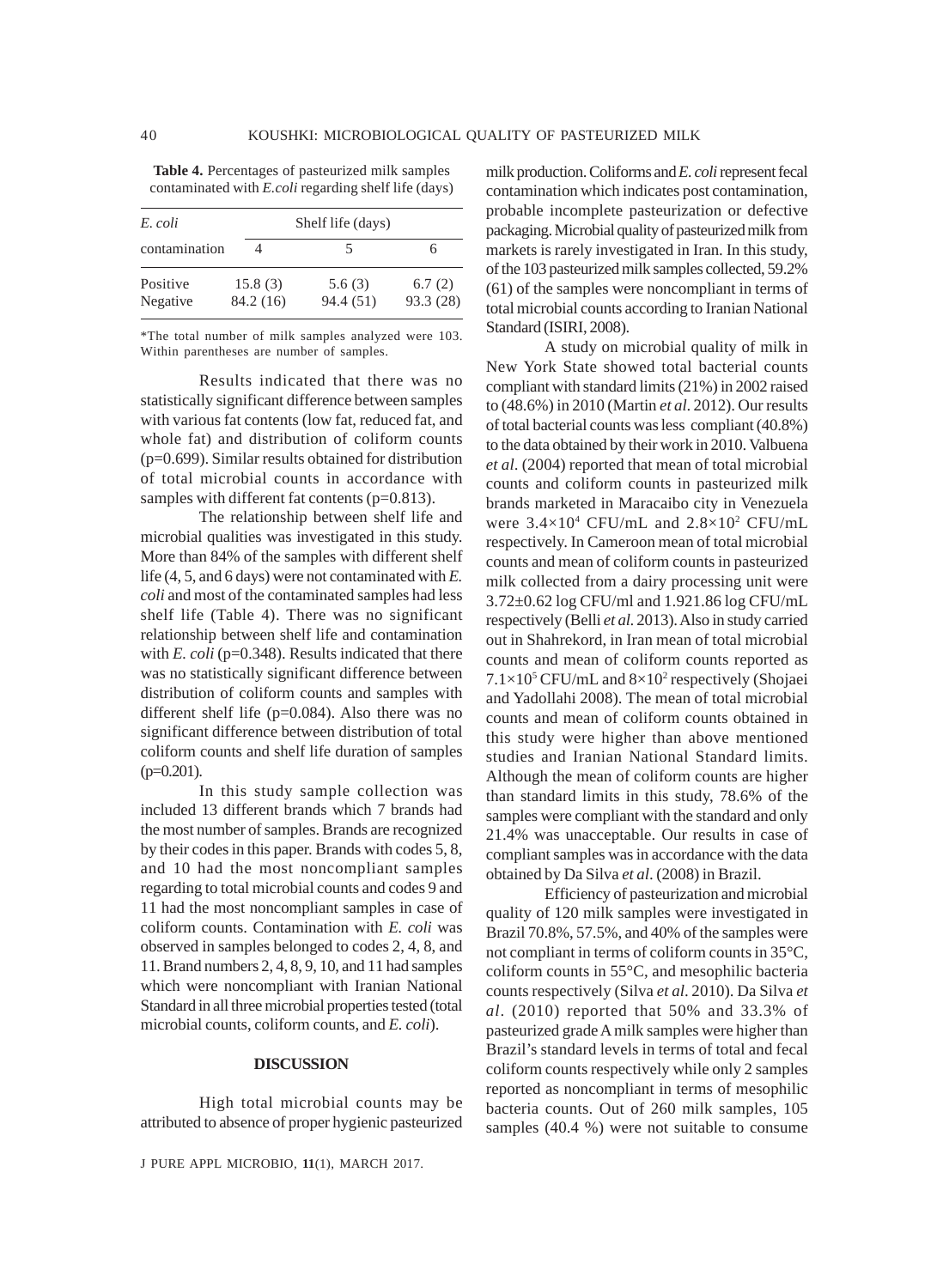according to Brazil's legal standards in case of coliforms and antimicrobial residues (Zanella *et al*. 2010). Present investigation showed lower noncompliance in case of coliforms compared to aforementioned studies.

Results showed that 7.8% of the samples were contaminated with *E. coli*. In a similar study, 39.5% of pasteurized milk samples collected in Shahrekord city in Iran were contaminated with *E. coli* which was 5 fold higher than our findings (Shojaei and Yadollahi 2008) whereas another study in Shahrekord reported no presence of *E. coli* in evaluated milk samples (Fadaei *et al*. 2009). A considerable number of milk samples evaluated in Romania also demonstrate presence of *E. coli* (Filimon *et al*. 2011). Of 20 pasteurized milk samples analyzed in Jamaica only one sample showed presence of *E. coli* (Anderson *et al*. 2011). Similar study in India indicated no presence of coliforms and *E. coli* in packaged milk samples, though 26.4% of the samples collected from pasteurized milk tankers were contaminated with aforementioned bacteria (Surve *et al*. 2011).

Our study demonstrate that distribution of total microbial counts, coliform counts and presence of *E. coli* was not statistically significant in relationship with type of packaging (pouches and bottles) which is in agreement with Papachristou *et al*. (2006) who found no statistically significant differences in mesophilic counts obtained for three type of polyethylene terephthalate and one type of paperboard cartoon packaging material in pasteurized milk samples during first 4 days of storage at 4°C. Similar results reported by Vassila *et al*. (2002) in case of using different pouch materials during 7 days of storage. Likewise, Zygoura *et al*. (2004) reported no significant differences in mesophilic counts recorded for milk samples in all five formulated packaging materials. Another study evidenced that different packaging boards did not affect  $(P> 0.05)$ bacterial growth rate in pasteurized milk stored at 6.7°C for 4 weeks (Simon and Hansen 2001). A study reported that HDPE bottle was better for storing pasteurized milk in comparison with LDPE pouches in case of shelf life extension (Petrus *et al*. 2010). Also HDPE bottle help maintain for abuse storage temperature as compared to LDPE pouch (Petrus *et al*. 2009).

No significant difference was found

between different fat contents in terms of distribution of total microbial counts and coliform counts. No literature found on this case.

# **CONCLUSION**

Coliform counts and *E. coli* were in conformity with Iranian National Standards, whereas more than half of samples were not compliant in terms of total microbial counts. It should be noted that although the mean of coliform counts were higher than the standard limits, only 21.4% were noncompliant in accordance with Iranian national standard. To conclude, this study confirm the relevantly acceptable overall microbial quality of pasteurized milk samples marketed in Tehran urban area evaluated on expiration date. It's recommended to increase public awareness about consumption of pasteurized milk and precise implementation of GHP, GMP and HACCP to achieve high quality pasteurized milk in the dairy industry.

# **ACKNOWLEDGEMENTS**

This research was supported by National Nutrition and Food Technology Research Institute, Shahid Beheshti University of Medical Sciences Tehran, Iran (Grant No. 0450/72).

#### **REFERENCES**

- 1. Anderson M, Hinds P, Hurditt S, Miller P, McGrowder D, Alexander-Lindo R., The microbial content of unexpired pasteurized milk from selected supermarkets in a developing country. *Asian Pac J Trop Biomed* 2011; **1**:205- 211
- 2. Belli P, Cantafora AFA, Stella S, Barbieri S, Crimella C., Microbiological survey of milk and dairy products from a small scale dairy processing unit in Maroua (Cameroon). *Food Control* 2013; **32**:366-370
- 3. Breurec S, Poueme R, Fall C, Tall A, Diawara A, Bada-Alambedji R, Broutin C, Leclercq A, Garin B., Microbiological quality of milk from small processing units in Senegal. *Foodborne Pathog Dis* 2010; **7**:601-604
- 4. Da Silva MCD, Da Silva JVL, Ramos ACS, Melo RD, Oliveira JO., Microbiological and physicochemical characterization of pasteurized milk for the milk program in the State of Alagoa.

J PURE APPL MICROBIO*,* **11**(1), MARCH 2017.